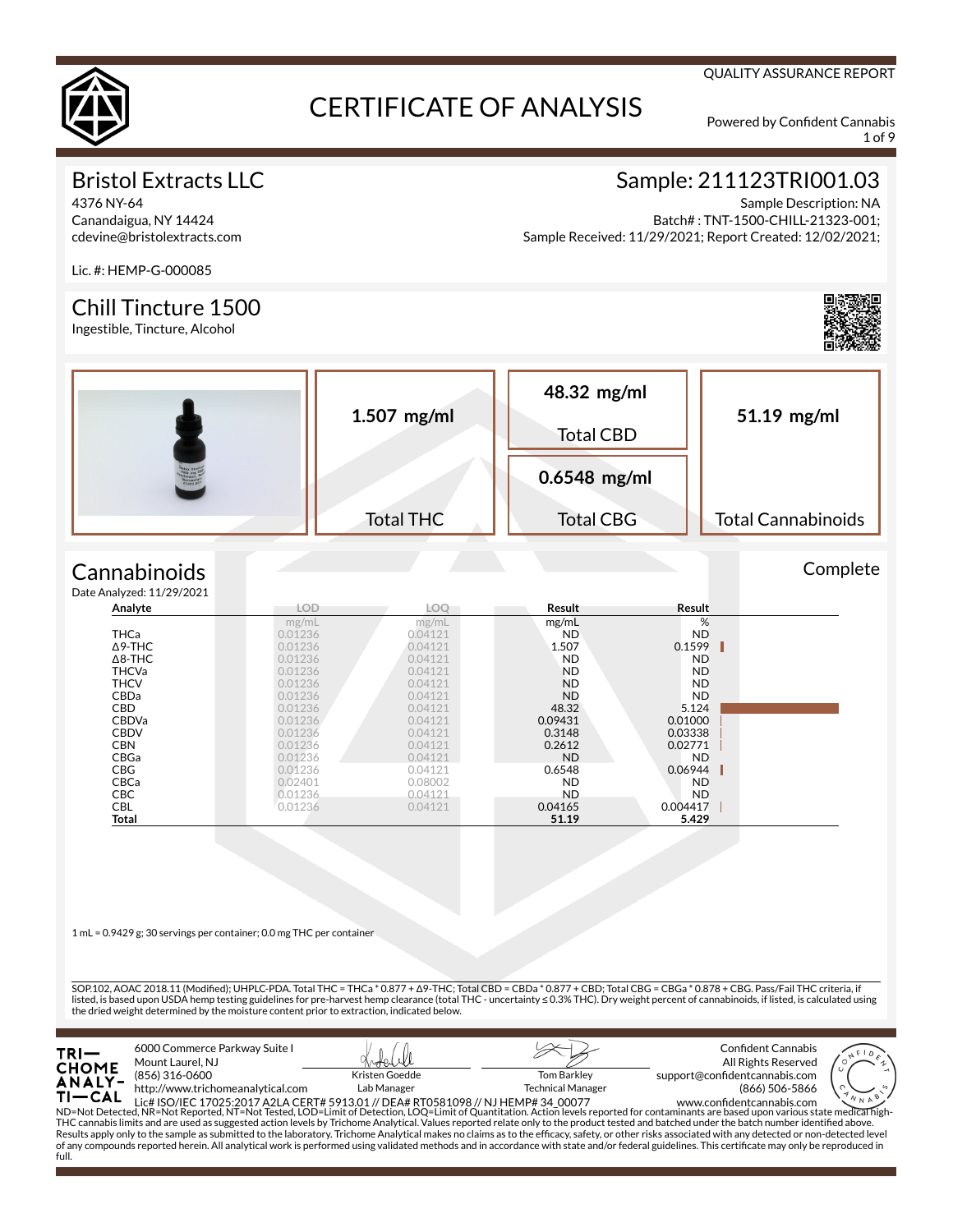

2 of 9

QUALITY ASSURANCE REPORT

# Bristol Extracts LLC

4376 NY-64 Canandaigua, NY 14424 cdevine@bristolextracts.com

# Sample: 211123TRI001.03

Sample Description: NA Batch# : TNT-1500-CHILL-21323-001; Sample Received: 11/29/2021; Report Created: 12/02/2021;

Lic. #: HEMP-G-000085

# Chill Tincture 1500

Ingestible, Tincture, Alcohol

### Microbials

full.

Date Analyzed: 12/02/2021

| Analytes                                           | Limit                                                                                                                                                                                                                                                                                                                                                                                                                        | <b>Result</b>                 | <b>Status</b>       |
|----------------------------------------------------|------------------------------------------------------------------------------------------------------------------------------------------------------------------------------------------------------------------------------------------------------------------------------------------------------------------------------------------------------------------------------------------------------------------------------|-------------------------------|---------------------|
|                                                    | CFU/g                                                                                                                                                                                                                                                                                                                                                                                                                        | CFU/g                         |                     |
| Aspergillus                                        | 1                                                                                                                                                                                                                                                                                                                                                                                                                            | <b>ND</b>                     | Pass                |
| E. Coli                                            | 1                                                                                                                                                                                                                                                                                                                                                                                                                            | <b>ND</b>                     | Pass                |
| Salmonella                                         | $\mathbf{1}$                                                                                                                                                                                                                                                                                                                                                                                                                 | <b>ND</b>                     | Pass                |
| Yeast & Mold                                       | 10000                                                                                                                                                                                                                                                                                                                                                                                                                        | <b>ND</b>                     | Pass                |
|                                                    |                                                                                                                                                                                                                                                                                                                                                                                                                              |                               |                     |
|                                                    |                                                                                                                                                                                                                                                                                                                                                                                                                              |                               |                     |
|                                                    |                                                                                                                                                                                                                                                                                                                                                                                                                              |                               |                     |
|                                                    |                                                                                                                                                                                                                                                                                                                                                                                                                              |                               |                     |
|                                                    |                                                                                                                                                                                                                                                                                                                                                                                                                              |                               |                     |
|                                                    |                                                                                                                                                                                                                                                                                                                                                                                                                              |                               |                     |
|                                                    |                                                                                                                                                                                                                                                                                                                                                                                                                              |                               |                     |
|                                                    |                                                                                                                                                                                                                                                                                                                                                                                                                              |                               |                     |
|                                                    |                                                                                                                                                                                                                                                                                                                                                                                                                              |                               |                     |
|                                                    |                                                                                                                                                                                                                                                                                                                                                                                                                              |                               |                     |
|                                                    |                                                                                                                                                                                                                                                                                                                                                                                                                              |                               |                     |
| SOP.602; qPCR.                                     |                                                                                                                                                                                                                                                                                                                                                                                                                              |                               |                     |
| 6000 Commerce Parkway Suite I                      |                                                                                                                                                                                                                                                                                                                                                                                                                              |                               | Confident Cannabis  |
| Mount Laurel, NJ                                   |                                                                                                                                                                                                                                                                                                                                                                                                                              |                               | All Rights Reserved |
| TRI—<br>CHOME<br>ANALY-<br>(856) 316-0600          | Kristen Goedde<br><b>Tom Barkley</b>                                                                                                                                                                                                                                                                                                                                                                                         | support@confidentcannabis.com |                     |
| http://www.trichomeanalytical.com<br><b>TI-CAL</b> | Lab Manager<br><b>Technical Manager</b>                                                                                                                                                                                                                                                                                                                                                                                      |                               | (866) 506-5866      |
|                                                    | 11 CAL Lic# ISO/IEC 17025:2017 A2LA CERT# 5913.01 // DEA# RT0581098 // NJ HEMP# 34 00077 www.confidentcannabis.com www.confidentcannabis.com www.confidentcannabis.com www.confidentcannabis.com www.confidentcannabis.com ND=<br>THC cannabis limits and are used as suggested action levels by Trichome Analytical. Values reported relate only to the product tested and batched under the batch number identified above. |                               |                     |
|                                                    |                                                                                                                                                                                                                                                                                                                                                                                                                              |                               |                     |
|                                                    | Results apply only to the sample as submitted to the laboratory. Trichome Analytical makes no claims as to the efficacy, safety, or other risks associated with any detected or non-detected level<br>of any compounds reported herein. All analytical work is performed using validated methods and in accordance with state and/or federal guidelines. This certificate may only be reproduced in                          |                               |                     |

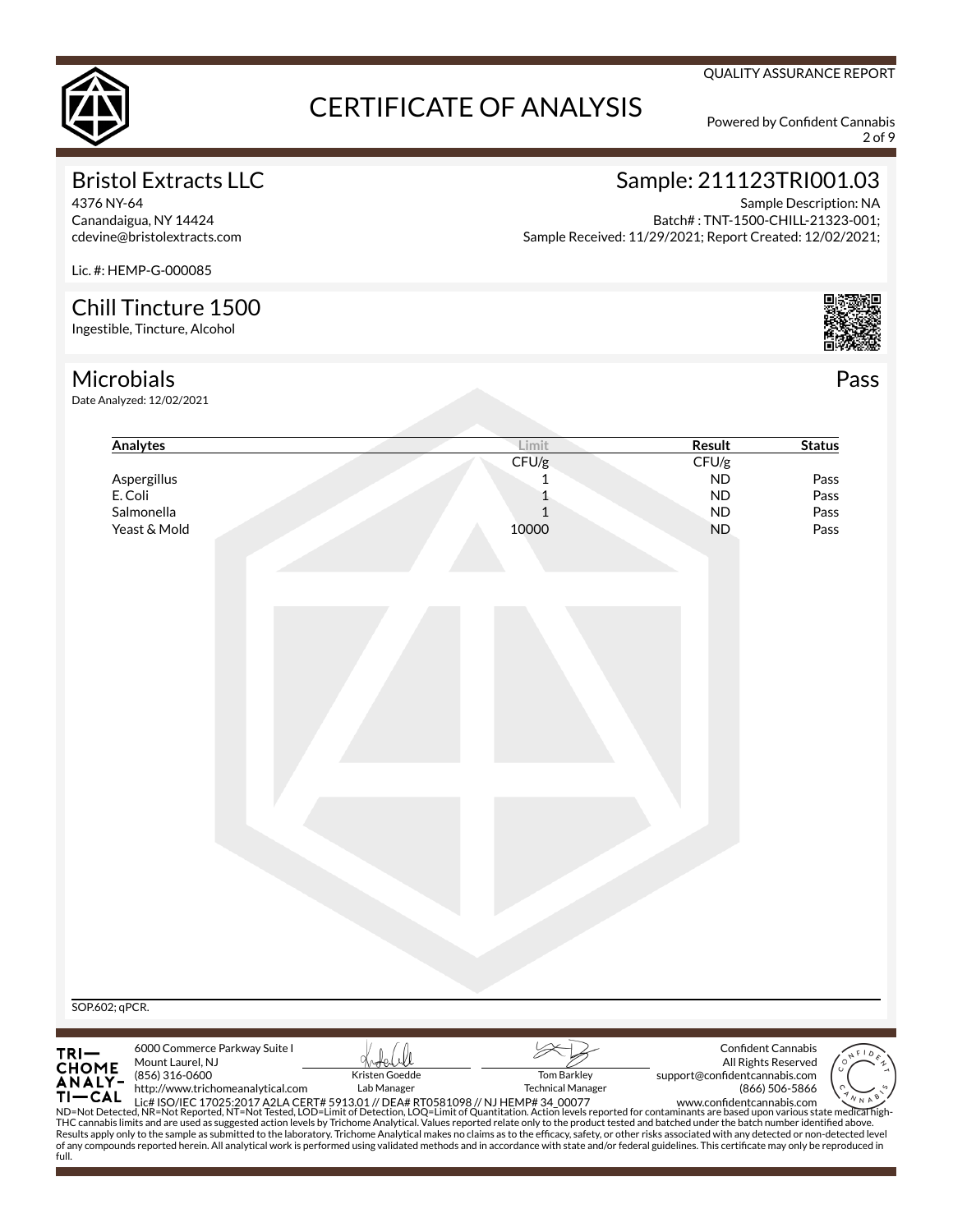

**Analytes LOD LOQ Limit Result Status**

3 of 9

# Bristol Extracts LLC

4376 NY-64 Canandaigua, NY 14424 cdevine@bristolextracts.com

#### Sample: 211123TRI001.03 Sample Description: NA

Batch# : TNT-1500-CHILL-21323-001; Sample Received: 11/29/2021; Report Created: 12/02/2021;

Lic. #: HEMP-G-000085

## Chill Tincture 1500

Ingestible, Tincture, Alcohol

# Mycotoxins

Date Analyzed: 11/30/2021



| Aflatoxin B1                                                                                                                                                                                                                                                                                                                                                                                                                                                                                                                                                                                                                                                                                                                                                                                                                                                                                                                 |                                                                    | $\mu$ g/g<br>0.00149<br>0.00149 | $\mu$ g/g<br>0.00498<br>0.00498 | $\mu$ g/g                                      | $\mu$ g/g<br><b>ND</b>        | <b>Tested</b>                                                      |
|------------------------------------------------------------------------------------------------------------------------------------------------------------------------------------------------------------------------------------------------------------------------------------------------------------------------------------------------------------------------------------------------------------------------------------------------------------------------------------------------------------------------------------------------------------------------------------------------------------------------------------------------------------------------------------------------------------------------------------------------------------------------------------------------------------------------------------------------------------------------------------------------------------------------------|--------------------------------------------------------------------|---------------------------------|---------------------------------|------------------------------------------------|-------------------------------|--------------------------------------------------------------------|
| Aflatoxin B2<br>Aflatoxin G1                                                                                                                                                                                                                                                                                                                                                                                                                                                                                                                                                                                                                                                                                                                                                                                                                                                                                                 |                                                                    | 0.00149                         | 0.00498                         |                                                | <b>ND</b><br><b>ND</b>        | <b>Tested</b><br><b>Tested</b>                                     |
| Aflatoxin G2                                                                                                                                                                                                                                                                                                                                                                                                                                                                                                                                                                                                                                                                                                                                                                                                                                                                                                                 |                                                                    | 0.00149                         | 0.00498                         |                                                | <b>ND</b>                     | <b>Tested</b>                                                      |
| <b>Total Aflatoxins</b><br>Ochratoxin A                                                                                                                                                                                                                                                                                                                                                                                                                                                                                                                                                                                                                                                                                                                                                                                                                                                                                      |                                                                    | 0.00597                         | 0.0199                          | 0.0200<br>0.0200                               | <b>ND</b><br><b>ND</b>        | Pass<br>Pass                                                       |
|                                                                                                                                                                                                                                                                                                                                                                                                                                                                                                                                                                                                                                                                                                                                                                                                                                                                                                                              |                                                                    |                                 |                                 |                                                |                               |                                                                    |
| SOP.402; LC-MS/MS.                                                                                                                                                                                                                                                                                                                                                                                                                                                                                                                                                                                                                                                                                                                                                                                                                                                                                                           |                                                                    |                                 |                                 |                                                |                               |                                                                    |
| TRI-<br>CHOME<br>ANALY-<br>Mount Laurel, NJ<br>(856) 316-0600<br>$TI-CAL$<br>11 CAL Lic# ISO/IEC 17025:2017 A2LA CERT# 5913.01 // DEA# RT0581098 // NJ HEMP# 34 00077<br>ND=Not Detected, NR=Not Reported, NT=Not Tested, LOD=Limit of Detection, LOQ=Limit of Quantitation. Action levels reported for contam<br>THC cannabis limits and are used as suggested action levels by Trichome Analytical. Values reported relate only to the product tested and batched under the batch number identified above.<br>Results apply only to the sample as submitted to the laboratory. Trichome Analytical makes no claims as to the efficacy, safety, or other risks associated with any detected or non-detected level<br>of any compounds reported herein. All analytical work is performed using validated methods and in accordance with state and/or federal guidelines. This certificate may only be reproduced in<br>full. | 6000 Commerce Parkway Suite I<br>http://www.trichomeanalytical.com | Kristen Goedde<br>Lab Manager   |                                 | <b>Tom Barkley</b><br><b>Technical Manager</b> | support@confidentcannabis.com | <b>Confident Cannabis</b><br>All Rights Reserved<br>(866) 506-5866 |



QUALITY ASSURANCE REPORT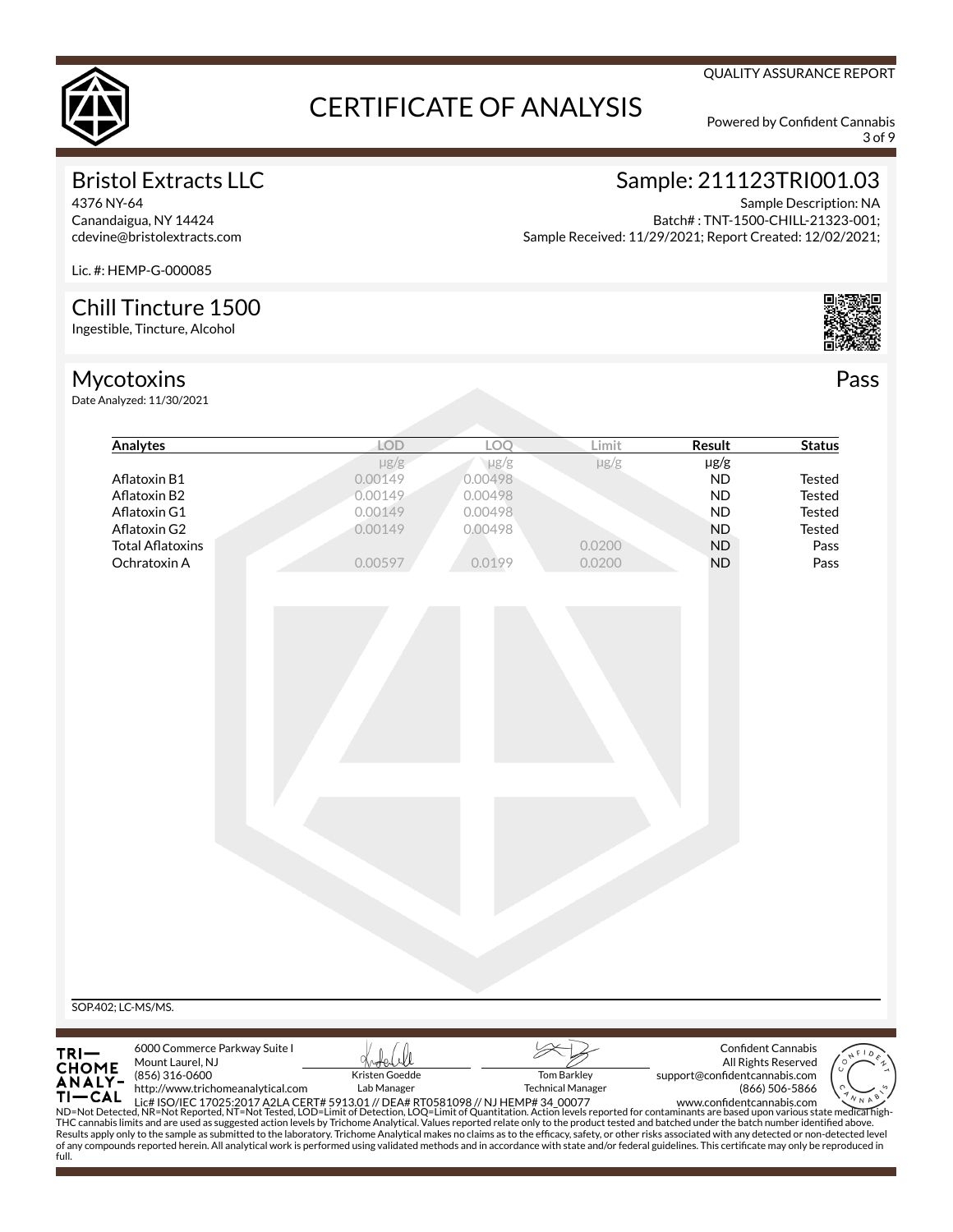

4 of 9

QUALITY ASSURANCE REPORT

## Bristol Extracts LLC

4376 NY-64 Canandaigua, NY 14424 cdevine@bristolextracts.com

# Sample: 211123TRI001.03

Sample Description: NA Batch# : TNT-1500-CHILL-21323-001; Sample Received: 11/29/2021; Report Created: 12/02/2021;

Lic. #: HEMP-G-000085

### Chill Tincture 1500

Ingestible, Tincture, Alcohol

#### Heavy Metals

Date Analyzed: 1

| <b>Analytes</b> | LOD       | LOQ       | Limit     | Result                             | <b>Status</b> |
|-----------------|-----------|-----------|-----------|------------------------------------|---------------|
|                 | $\mu$ g/g | $\mu$ g/g | $\mu$ g/g | $\mu$ g/g                          |               |
| Antimony        | 0.00805   | 0.0241    |           | ND                                 | Tested        |
| Arsenic         | 0.00651   | 0.0482    | 0.200     | <b>ND</b>                          | Pass          |
| Cadmium         | 0.000512  | 0.0241    | 0.200     | <b>ND</b>                          | Pass          |
| Chromium        | 0.0259    | 0.0722    | 0.600     | <b>ND</b>                          | Pass          |
| Copper          | 0.103     | 0.489     |           | <b>ND</b>                          | Tested        |
| Iron            | 0.516     | 2.41      |           | <b>ND</b>                          | Tested        |
| Lead            | 0.00609   | 0.0241    | 0.500     | <b>ND</b>                          | Pass          |
| Manganese       | 0.0155    | 0.489     |           | <b>ND</b>                          | Tested        |
| Mercury         | 0.00276   | 0.00722   | 0.100     | <b>ND</b>                          | Pass          |
| Nickel          | 0.0266    | 0.0722    |           | <b>ND</b>                          | Tested        |
| Selenium        | 0.0126    | 0.0963    |           | <b>ND</b>                          | Tested        |
| Zinc            | 0.0679    | 0.489     |           | <loq< td=""><td>Tested</td></loq<> | Tested        |
|                 |           |           |           |                                    |               |

SOP 502; ICPMS.



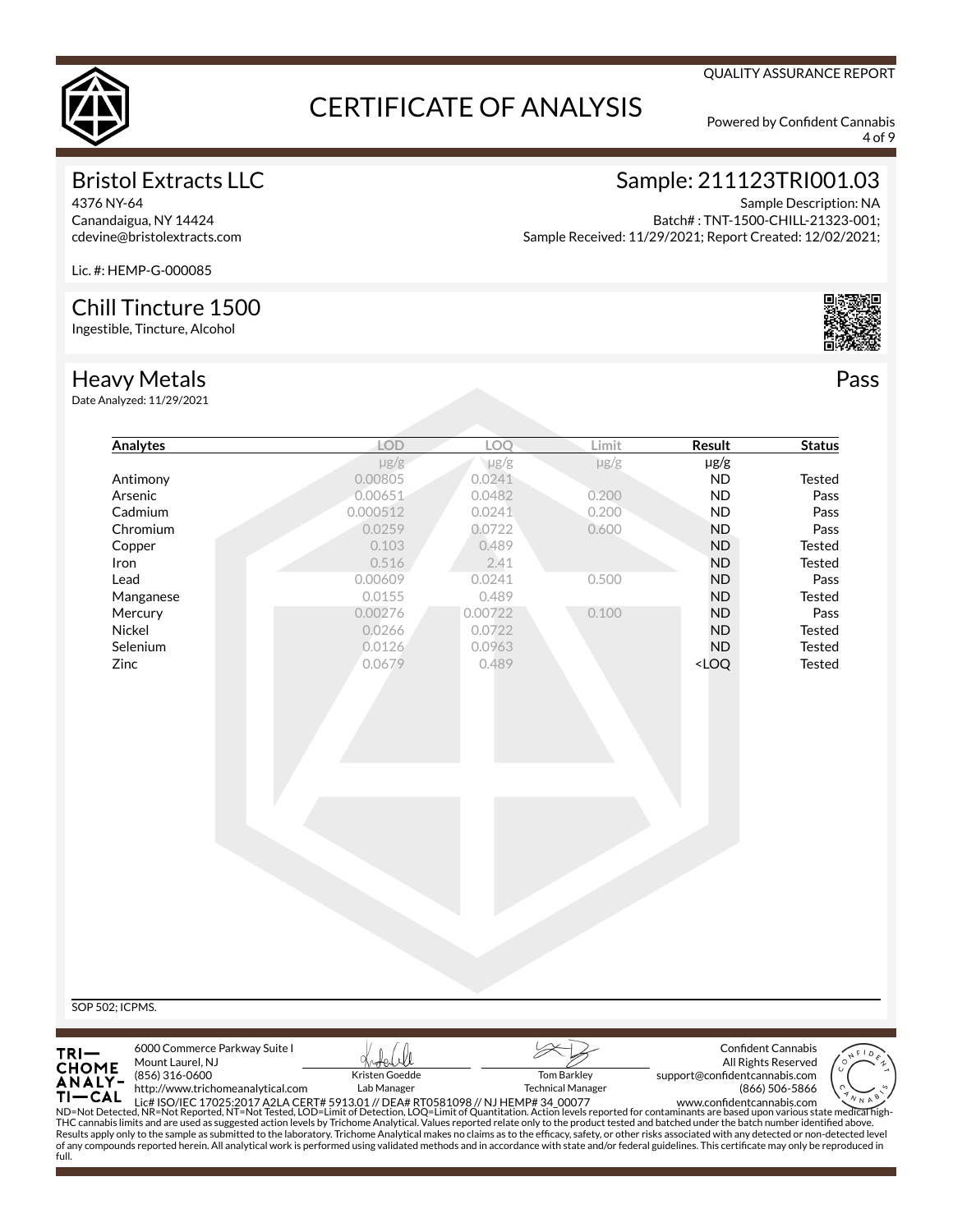

5 of 9

QUALITY ASSURANCE REPORT

## Bristol Extracts LLC

4376 NY-64 Canandaigua, NY 14424 cdevine@bristolextracts.com

# Sample: 211123TRI001.03

Sample Description: NA Batch# : TNT-1500-CHILL-21323-001; Sample Received: 11/29/2021; Report Created: 12/02/2021;

Lic. #: HEMP-G-000085

### Chill Tincture 1500

Ingestible, Tincture, Alcohol

#### Pesticides

Date Analyzed: 11/30/2021

| Analytes             | LOD       | LOO       | Limit     | <b>Result</b> | <b>Status</b> |
|----------------------|-----------|-----------|-----------|---------------|---------------|
|                      | $\mu$ g/g | $\mu$ g/g | $\mu$ g/g | $\mu$ g/g     |               |
| Abamectin            | 0.0187    | 0.0622    | 0.500     | <b>ND</b>     | Pass          |
| Acephate             | 0.0187    | 0.0622    | 0.400     | <b>ND</b>     | Pass          |
| Acequinocyl          | 0.0187    | 0.0622    | 2.00      | <b>ND</b>     | Pass          |
| Acetamiprid          | 0.0187    | 0.0622    | 0.200     | <b>ND</b>     | Pass          |
| Aldicarb             | 0.0187    | 0.0622    | 0.0187    | <b>ND</b>     | Pass          |
| Azoxystrobin         | 0.0187    | 0.0622    | 0.200     | <b>ND</b>     | Pass          |
| <b>Bifenazate</b>    | 0.0187    | 0.0622    | 0.200     | <b>ND</b>     | Pass          |
| <b>Bifenthrin</b>    | 0.0187    | 0.0622    | 0.200     | <b>ND</b>     | Pass          |
| <b>Boscalid</b>      | 0.0187    | 0.0622    | 0.400     | <b>ND</b>     | Pass          |
| Captan               | 0.149     | 0.498     | 0.700     | <b>ND</b>     | Pass          |
| Carbaryl             | 0.0187    | 0.0622    | 0.200     | <b>ND</b>     | Pass          |
| Carbofuran           | 0.0187    | 0.0622    | 0.0187    | <b>ND</b>     | Pass          |
| Chlorantraniliprole  | 0.0187    | 0.0622    | 0.200     | <b>ND</b>     | Pass          |
| Chlordane            | 0.0187    | 0.0622    | 0.0187    | <b>ND</b>     | Pass          |
| Chlorfenapyr         | 0.0187    | 0.0622    | 0.0187    | <b>ND</b>     | Pass          |
| Chlormequat chloride | 0.0187    | 0.0622    |           | <b>ND</b>     | <b>Tested</b> |
| Chlorpyrifos         | 0.0187    | 0.0622    | 0.0187    | <b>ND</b>     | Pass          |
| Clofentezine         | 0.0187    | 0.0622    | 0.200     | <b>ND</b>     | Pass          |
| Coumaphos            | 0.0187    | 0.0622    | 0.0187    | <b>ND</b>     | Pass          |
| Cyfluthrin           | 0.0746    | 0.249     | 1.00      | <b>ND</b>     | Pass          |
| Cypermethrin         | 0.0373    | 0.124     | 1.00      | <b>ND</b>     | Pass          |
| Daminozide           | 0.0187    | 0.0622    | 0.0187    | <b>ND</b>     | Pass          |
| Diazinon             | 0.0187    | 0.0622    | 0.200     | <b>ND</b>     | Pass          |
| <b>Dichlorvos</b>    | 0.0187    | 0.0622    | 0.0187    | <b>ND</b>     | Pass          |
| Dimethoate           | 0.0187    | 0.0622    | 0.0187    | <b>ND</b>     | Pass          |
|                      |           |           |           |               |               |

#### SOP.302, SOP.402; LC-MS/MS & GC-MS.



of any compounds reported herein. All analytical work is performed using validated methods and in accordance with state and/or federal guidelines. This certificate may only be reproduced in full.

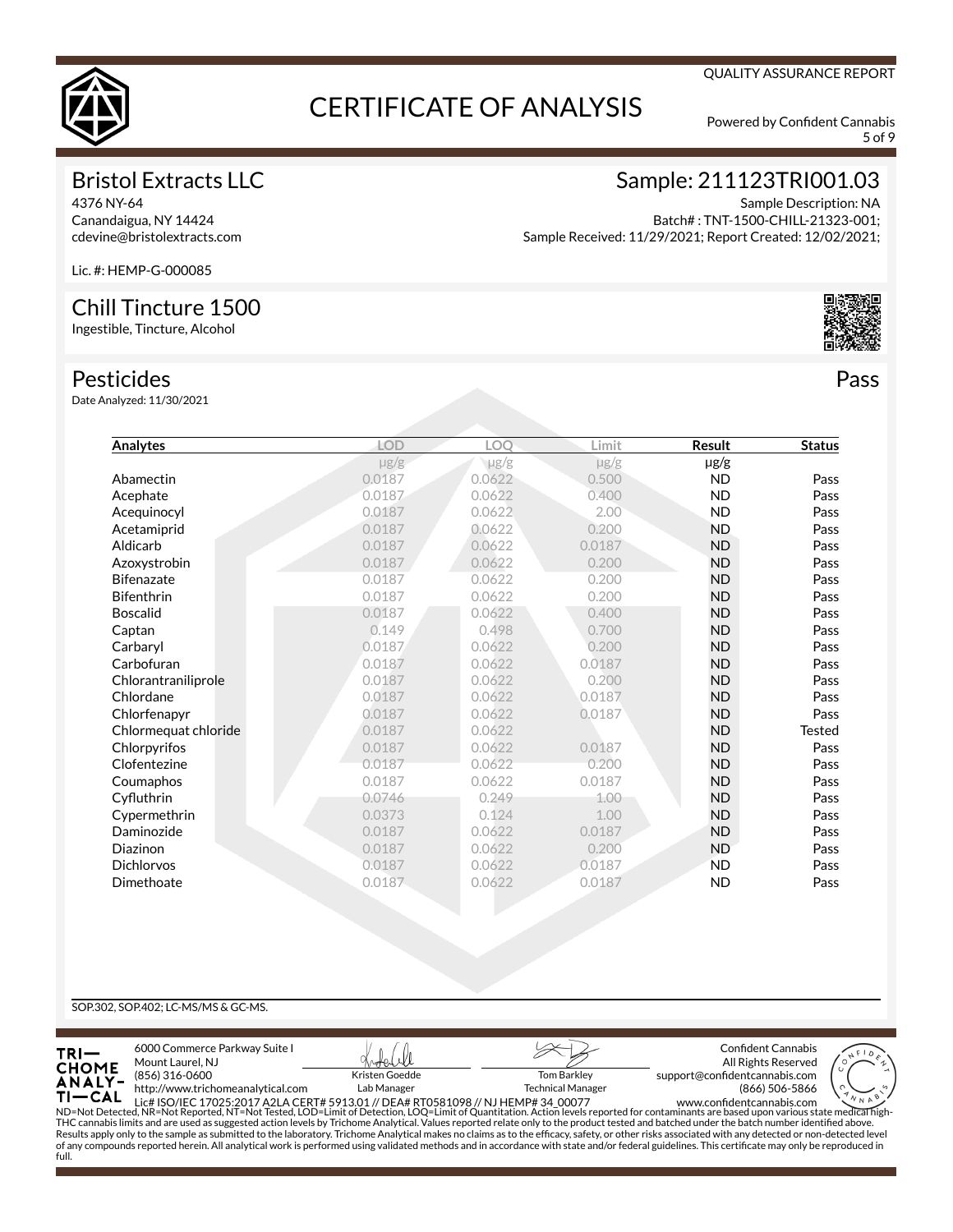

6 of 9

QUALITY ASSURANCE REPORT

## Bristol Extracts LLC

4376 NY-64 Canandaigua, NY 14424 cdevine@bristolextracts.com

# Sample: 211123TRI001.03

Sample Description: NA Batch# : TNT-1500-CHILL-21323-001; Sample Received: 11/29/2021; Report Created: 12/02/2021;

Lic. #: HEMP-G-000085

### Chill Tincture 1500

Ingestible, Tincture, Alcohol

#### Pesticides

Date Analyzed: 11/30/2021

| Analytes         | LOD       | LOO       | Limit     | <b>Result</b> | <b>Status</b> |
|------------------|-----------|-----------|-----------|---------------|---------------|
|                  | $\mu$ g/g | $\mu$ g/g | $\mu$ g/g | µg/g          |               |
| Dimethomorph     | 0.0187    | 0.0622    | 2.00      | <b>ND</b>     | Pass          |
| Ethoprophos      | 0.0187    | 0.0622    | 0.0187    | <b>ND</b>     | Pass          |
| Etofenprox       | 0.0187    | 0.0622    | 0.0187    | <b>ND</b>     | Pass          |
| Etoxazole        | 0.0187    | 0.0622    | 0.200     | <b>ND</b>     | Pass          |
| Fenhexamid       | 0.0187    | 0.0622    | 0.100     | <b>ND</b>     | Pass          |
| Fenoxycarb       | 0.0187    | 0.0622    | 0.0187    | <b>ND</b>     | Pass          |
| Fenpyroximate    | 0.0187    | 0.0622    | 0.400     | <b>ND</b>     | Pass          |
| Fipronil         | 0.0187    | 0.0622    | 0.0187    | <b>ND</b>     | Pass          |
| Flonicamid       | 0.0187    | 0.0622    | 1.00      | <b>ND</b>     | Pass          |
| Fludioxonil      | 0.0187    | 0.0622    | 0.400     | <b>ND</b>     | Pass          |
| Hexythiazox      | 0.0187    | 0.0622    | 1.00      | <b>ND</b>     | Pass          |
| Imazalil         | 0.0187    | 0.0622    | 0.0187    | <b>ND</b>     | Pass          |
| Imidacloprid     | 0.0187    | 0.0622    | 0.400     | <b>ND</b>     | Pass          |
| Kresoxim Methyl  | 0.0187    | 0.0622    | 0.400     | <b>ND</b>     | Pass          |
| Malathion        | 0.0187    | 0.0622    | 0.200     | <b>ND</b>     | Pass          |
| Metalaxyl        | 0.0187    | 0.0622    | 0.200     | <b>ND</b>     | Pass          |
| Methiocarb       | 0.0187    | 0.0622    | 0.0187    | <b>ND</b>     | Pass          |
| Methomyl         | 0.0187    | 0.0622    | 0.400     | <b>ND</b>     | Pass          |
| Mevinphos        | 0.0187    | 0.0622    | 0.0187    | <b>ND</b>     | Pass          |
| <b>MGK-264</b>   | 0.0373    | 0.124     | 0.200     | <b>ND</b>     | Pass          |
| Myclobutanil     | 0.0187    | 0.0622    | 0.200     | <b>ND</b>     | Pass          |
| Naled            | 0.0187    | 0.0622    | 0.500     | <b>ND</b>     | Pass          |
| Oxamyl           | 0.0187    | 0.0622    | 1.00      | <b>ND</b>     | Pass          |
| Paclobutrazol    | 0.0187    | 0.0622    | 0.0187    | <b>ND</b>     | Pass          |
| Parathion Methyl | 0.0187    | 0.0622    | 0.0187    | <b>ND</b>     | Pass          |
|                  |           |           |           |               |               |

#### SOP.302, SOP.402; LC-MS/MS & GC-MS.

full.



of any compounds reported herein. All analytical work is performed using validated methods and in accordance with state and/or federal guidelines. This certificate may only be reproduced in

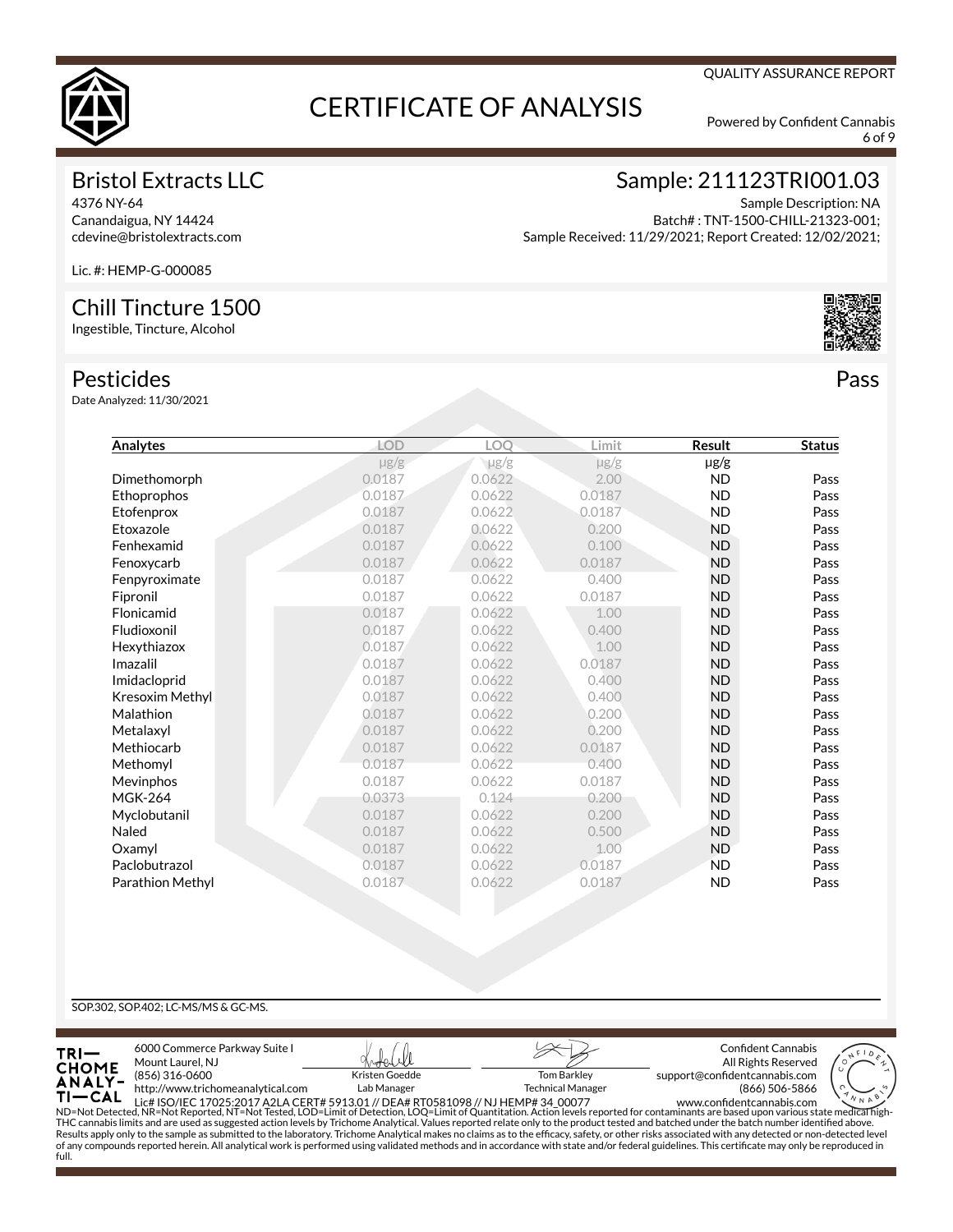

7 of 9

QUALITY ASSURANCE REPORT

## Bristol Extracts LLC

4376 NY-64 Canandaigua, NY 14424 cdevine@bristolextracts.com

# Sample: 211123TRI001.03

Sample Description: NA Batch# : TNT-1500-CHILL-21323-001; Sample Received: 11/29/2021; Report Created: 12/02/2021;

Lic. #: HEMP-G-000085

### Chill Tincture 1500

Ingestible, Tincture, Alcohol

#### Pesticides

Date Analyzed: 11/30/2021

| Analytes                | <b>LOD</b> | LOO    | Limit     | Result    | <b>Status</b> |
|-------------------------|------------|--------|-----------|-----------|---------------|
|                         | $\mu$ g/g  | µg/g   | $\mu$ g/g | $\mu$ g/g |               |
| Pentachloronitrobenzene | 0.0187     | 0.0622 | 0.100     | <b>ND</b> | Pass          |
| Permethrins             | 0.0373     | 0.124  | 0.200     | <b>ND</b> | Pass          |
| Phosmet                 | 0.0187     | 0.0622 | 0.200     | <b>ND</b> | Pass          |
| Piperonyl Butoxide      | 0.0187     | 0.0622 | 3.00      | <b>ND</b> | Pass          |
| Prallethrin             | 0.0746     | 0.0622 | 0.200     | <b>ND</b> | Pass          |
| Propiconazole           | 0.0187     | 0.0622 | 0.400     | <b>ND</b> | Pass          |
| Propoxur                | 0.0187     | 0.0622 | 0.0187    | <b>ND</b> | Pass          |
| Pyrethrins              | 0.0746     | 0.249  | 1.00      | <b>ND</b> | Pass          |
| Pyridaben               | 0.0187     | 0.0622 | 0.200     | <b>ND</b> | Pass          |
| Spinetoram              | 0.0187     | 0.0622 | 0.100     | <b>ND</b> | Pass          |
| Spinosad                | 0.0187     | 0.0622 | 0.200     | <b>ND</b> | Pass          |
| Spiromesifen            | 0.0187     | 0.0622 | 0.200     | <b>ND</b> | Pass          |
| Spirotetramat           | 0.0187     | 0.0622 | 0.200     | <b>ND</b> | Pass          |
| Spiroxamine             | 0.0187     | 0.0622 | 0.0187    | <b>ND</b> | Pass          |
| Tebuconazole            | 0.0187     | 0.0622 | 0.400     | <b>ND</b> | Pass          |
| Thiacloprid             | 0.0187     | 0.0622 | 0.0187    | <b>ND</b> | Pass          |
| Thiamethoxam            | 0.0187     | 0.0622 | 0.200     | <b>ND</b> | Pass          |
| Trifloxystrobin         | 0.0187     | 0.0622 | 0.200     | <b>ND</b> | Pass          |

SOP.302, SOP.402; LC-MS/MS & GC-MS.

full.



of any compounds reported herein. All analytical work is performed using validated methods and in accordance with state and/or federal guidelines. This certificate may only be reproduced in

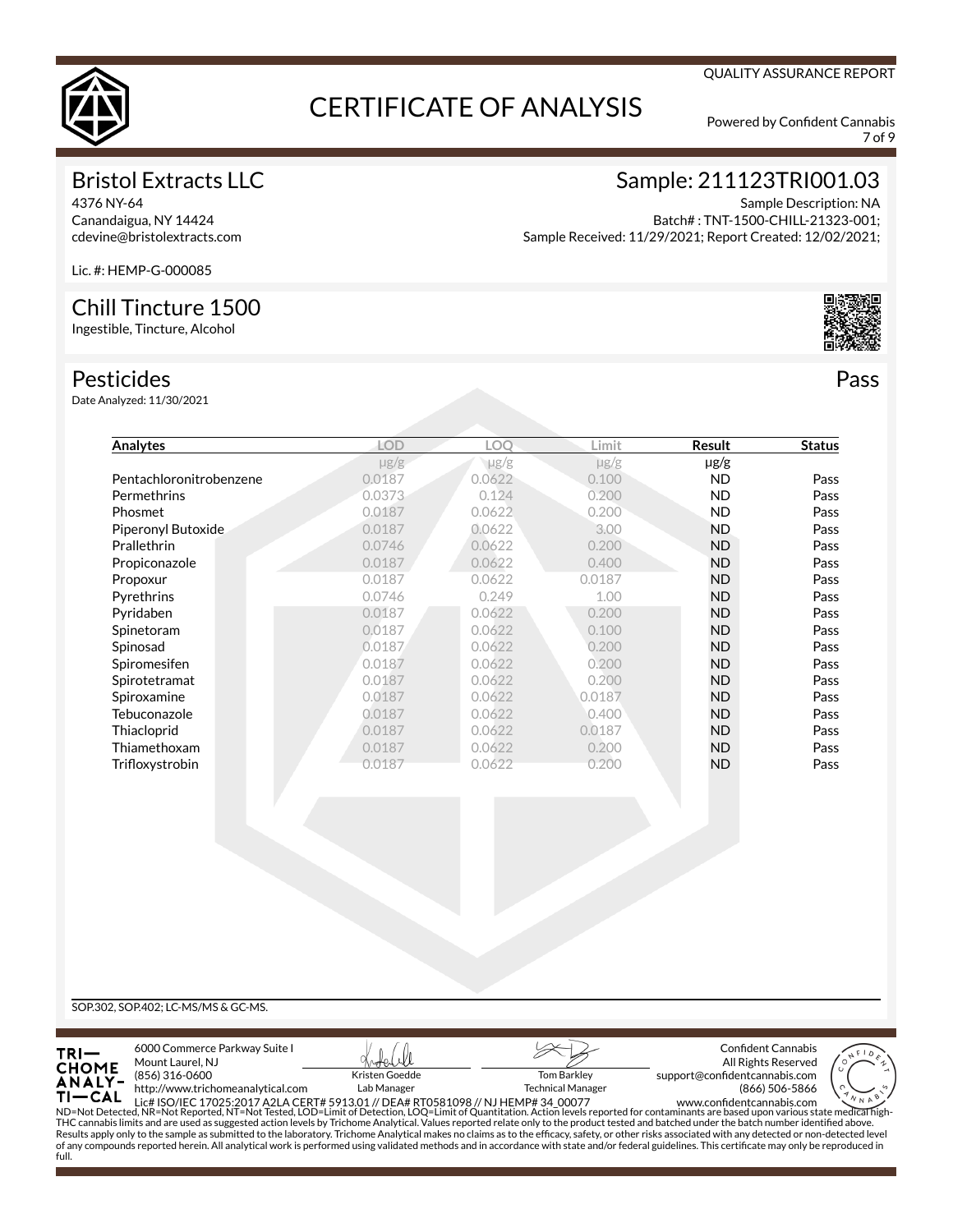

8 of 9

QUALITY ASSURANCE REPORT

# Bristol Extracts LLC

4376 NY-64 Canandaigua, NY 14424 cdevine@bristolextracts.com

# Sample: 211123TRI001.03

Sample Description: NA Batch# : TNT-1500-CHILL-21323-001; Sample Received: 11/29/2021; Report Created: 12/02/2021;

Lic. #: HEMP-G-000085 Chill Tincture 1500 Ingestible, Tincture, Alcohol Foreign Matter Date Analyzed: 11/29/2021 **Pass** Foreign Matter Date Analyzed: 11/29/2021 SOP.706; Microscopy. 6000 Commerce Parkway Suite I Confident Cannabis TRI-Mount Laurel, NJ All Rights Reserved **CHOME** (856) 316-0600 Kristen Goedde Tom Barkley support@confidentcannabis.com **ANALY**http://www.trichomeanalytical.com Lab Manager Technical Manager

(866) 506-5866

Tŀ -CAL THE Lict ISO/IEC 17025:2017 A2LA CERT# 5913.01 // DEA# RT0581098 // NJ HEMP# 34\_00077 www.confident cannabis.com<br>ND=Not Detected, NR=Not Reported, NT=Not Tested, LOD=Limit of Detection, LOQ=Limit of Quantitation. Action le www.confidentcannabis.com of any compounds reported herein. All analytical work is performed using validated methods and in accordance with state and/or federal guidelines. This certificate may only be reproduced in full.